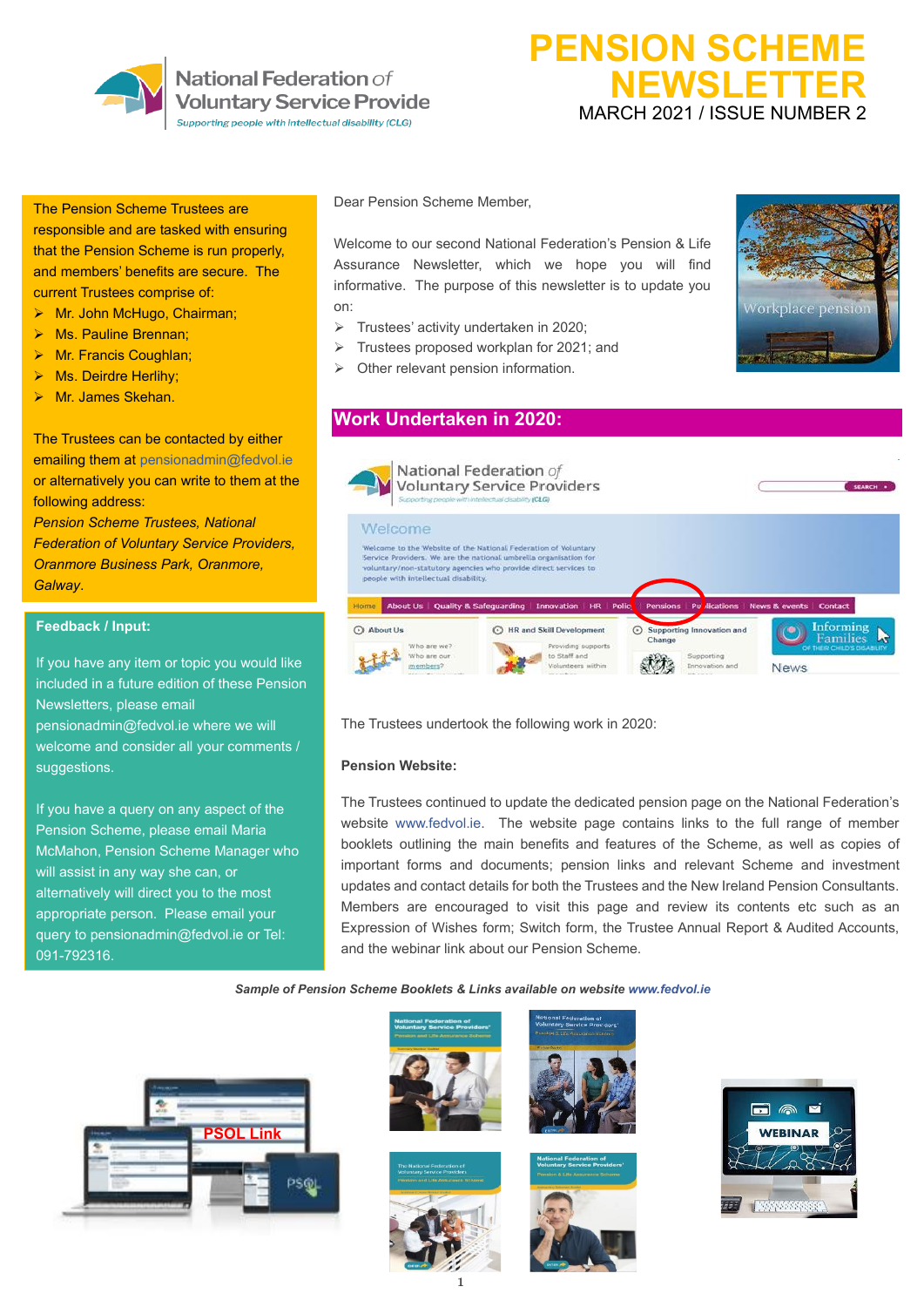

# **PENSION SCHEM NEWSLETTER** MARCH 2021 / ISSUE NUMBER 2

#### **Investment Review:**

The Trustees engaged the services of independent investment consultants, Trident Consultants, in 2019 to review the current range of funds and their suitability for the Scheme membership. 3 investment funds were dropped, and 2 additional investment funds added. Members who were in the funds being dropped were communicated with in 2020 and given the option to move to an alternative fund or be placed in the default fund i.e. Passive IRIS. The current investment fund choice now consists of the following:

| <b>Lifestyling Funds:</b>                            |                              |   |                   |                         |   |                  |
|------------------------------------------------------|------------------------------|---|-------------------|-------------------------|---|------------------|
| Passive IRIS Fund* - Default Fund <sup>1</sup>       |                              |   |                   |                         |   |                  |
| <b>Very Low Risk Funds</b>                           | <b>VERY LOW</b>              |   |                   |                         |   | <b>VERY HIGH</b> |
| $\blacktriangleright$ Pension Cash Fund <sup>2</sup> | $\overline{\mathbf{2}}$<br>1 | 3 | 4                 | $\overline{\mathbf{5}}$ | 6 | $\overline{ }$   |
| <b>Low to Medium Risk Funds</b>                      | <b>VERY LOW</b>              |   |                   |                         |   | <b>VERY HIGH</b> |
| $\blacktriangleright$ Elements Fund <sup>3</sup>     | $\overline{\mathbf{2}}$      | в | 4                 | 5                       | 6 | $\overline{ }$   |
| <b>Medium Risk Funds</b>                             | <b>VERY LOW</b>              |   |                   |                         |   | <b>VERY HIGH</b> |
| LGIM Diversified Fund <sup>4</sup>                   | $\overline{\mathbf{2}}$      | 3 | $\left( 4\right)$ | 5                       | 6 | 7                |
| <b>Medium to High Risk Funds</b>                     | <b>VERY LOW</b>              |   |                   |                         |   | <b>VERY HIGH</b> |
| Pension Ethical Managed Fund <sup>4</sup>            | $\overline{\mathbf{2}}$      | 3 | 4                 | 6)                      | 6 | 7                |
| <b>High Risk Funds</b>                               | <b>VERY LOW</b>              |   |                   |                         |   | <b>VERY HIGH</b> |
| $\triangleright$ PRIME Equities <sup>4</sup>         | $\overline{\mathbf{2}}$      | з | 4                 | 5                       | 6 |                  |
|                                                      |                              |   |                   |                         |   |                  |

 $2$  A fund related charge of 0.15% per annum applies to this fund.  $4$  A fund related charge of 0.43% per annum applies to this fund.

#### **Death in Service Benefit:**

The National Federation's Pension & Life Assurance Scheme provides for the payment of a benefit on the death of member who dies while in service before their Normal Retirement Date i.e. age 65.

The benefit comprises of the following:

- **(a)** A lump sum of three times the member's Salary at the date of death; and
- **(b)** The value of the member's pension fund at date of death.



Unfortunately, 4 members of our Pension Scheme died during 2020 and one of the key responsibilities of the Trustees is to decide to whom the death benefit is paid. This is a requirement under pension legislation and the Trustees make every effort to ensure that the benefit is paid to the most appropriate beneficiary. In all of the 2020 cases, the Trustees job was greatly assisted by members having an Expression of Wishes form completed. Although not legally binding on the Trustees, the Expression of Wishes form gives the Trustees a useful guide as to the members wishes and are taken into consideration by the Trustees when agreeing to whom benefits should be paid. The Trustees would urge members to complete an Expression of Wishes form, available on [www.fedvol.ie,](http://www.fedvol.ie/) and to keep it updated if a member's personal circumstances change.

 $1$  A Fund related charge of 0.33% per annum applies to this fund.  $3$  A fund related charge of 0.53% per annum applies to this fund.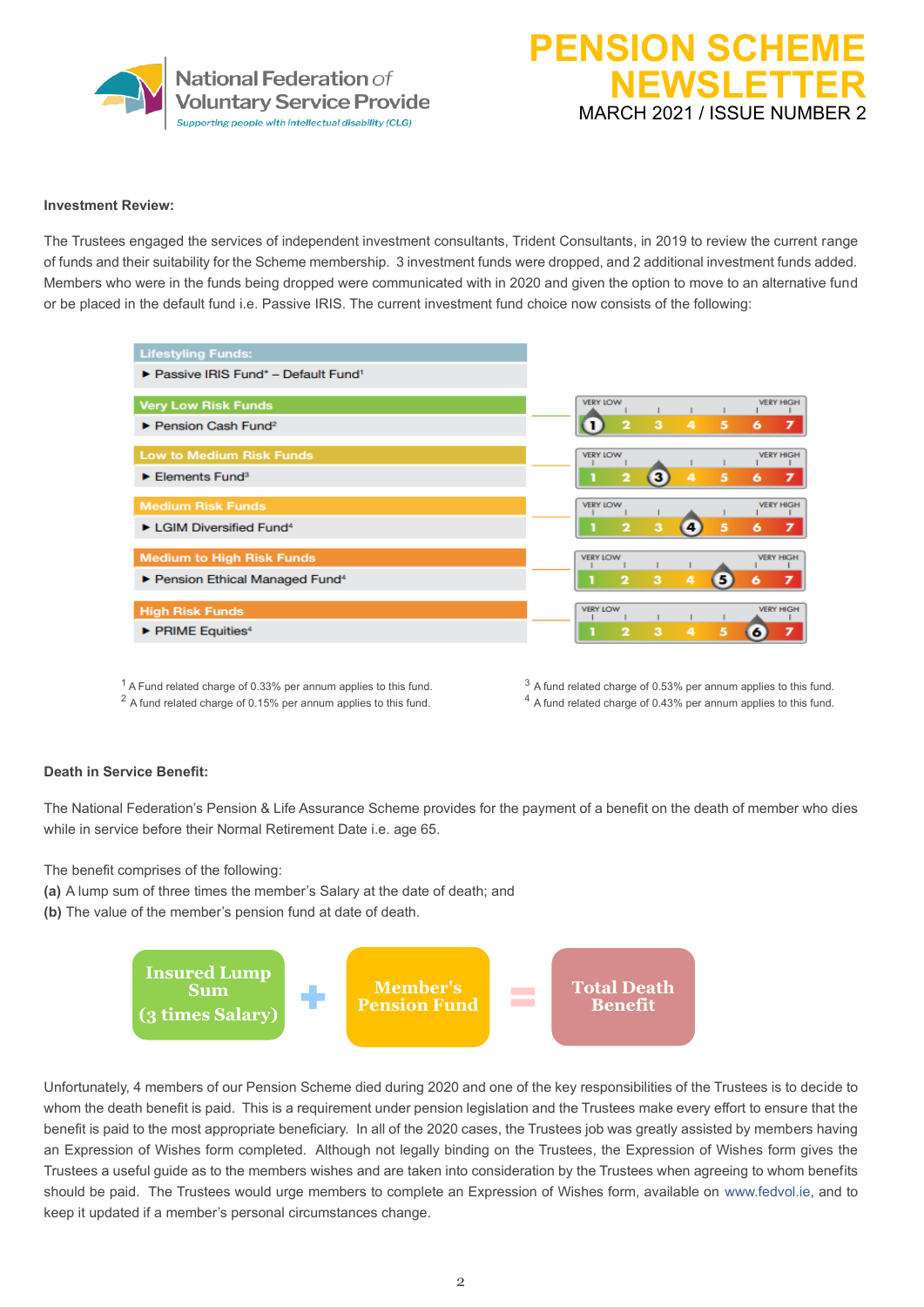

### **Trustees Meetings:**

The Trustees had 5 meetings in 2020 (2 physical meetings and 3 via Teams due to Covid restrictions) and also participated in 15 other Team / Zoom meetings. Regular meetings with New Ireland and Cornmarket were also facilitated.

#### **Trustee Annual Report & Financial Statements:**

As required by Pension Legislation the Trustees prepared a Trustees Annual Report (TAR) and Financial Statements for year ended 31/12/19 and circulated same to each participating employer and recognised Trade Union in line with the  $30<sup>th</sup>$  September, 2020, deadline for completion.

A copy of the TAR and Financial Statements are available on the National Federation's website [www.fedvol.ie](http://www.fedvol.ie/) Members can also request a copy of the Report from their employer.



The Scheme currently comprises of 25 participating employers; 5,861 members (4,351 Active members and 1,510 deferred members).



The Scheme's fund value under management is over €255m as of 31st December, 2020, most of which is invested in the Default Strategy for the Scheme i.e. the Passive IRIS fund.

### **Review of National Federation of Voluntary Service Providers' Pension Scheme:**

The Trustees commenced a review of the National Federation of Voluntary Service Providers' Pension Scheme during 2020 and this is still ongoing. As a result of work to date, the Trustees have secured a significant reduction in the Annual Management Charge (AMC) effective from 1<sup>st</sup> January, 2021, as outlined below. These reductions will be reflected in member's Annual Benefit Statements for year ended 31st December, 2021.

| <b>Investment Fund</b>       | <b>AMC</b><br>Pre 1 <sup>st</sup> | <b>AMC</b><br>Post 1st | <b>Reduction</b><br><b>Secured</b> |  |
|------------------------------|-----------------------------------|------------------------|------------------------------------|--|
| <b>Name</b>                  | January, 2021                     | <b>January 2021</b>    |                                    |  |
| <b>Passive IRIS</b>          | 0.525%                            | 0.33%                  | 0.195%                             |  |
| <b>Pension Cash Fund</b>     | 0.15%                             | 0.15%                  | $\Omega$                           |  |
| <b>Elements</b>              | 0.725%                            | 0.53%                  | 0.195%                             |  |
| <b>LGIM Diversified Fund</b> | 0.625%                            | 0.43%                  | 0.195%                             |  |
| <b>Pension Ethical Fund</b>  | 0.625%                            | 0.43%                  | 0.195%                             |  |
| <b>Prime Equities</b>        | 0.625%                            | 0.43%                  | 0.195%                             |  |

# **PENSION SCHEM NEWSLETTER** MARCH 2021 / ISSUE NUMBER 2

## **Deeds Executed:**

The following Pension Deeds were prepared and executed during 2020:

- ➢ Deed of Trustee appointment for James Skehan;
- ➢ Deed of Trustee removal for GIT and Mr. John O'Dea.

### **Trustees Training:**

One Trustee underwent Pension Trustees Training in 2020, in line with requirements that Trustees much undergo Training within 6 months of their appointment and every 2 years thereafter. All other Trustees will undergo Refresher Training in 2021.



#### **Administration & Compliance:**

The National Federation Secretariat via the Pension Scheme Manager continued to provide administrative support to the Pension Scheme Trustees in 2020 and acted as point of contact for all key stakeholders to ensure the smooth and efficient running of the Pension Scheme i.e. Pension Trustees; Participating Employers; New Ireland; Cornmarket; Auditor etc.

All employers co-operated with their monthly return of pension contributions to both New Ireland and Cornmarket by their required timelines  $(10<sup>th</sup>$  of the following month). All death claims, applications for retirement on grounds of ill health; pension adjustment orders, transfers applications and purchase of annuity forms etc. were all duly processed in a timely fashion.

In this regard, the Trustees would like to thank all employers for their co-operation in assisting the Trustees in discharging their duties and ensuring the Scheme is run efficiently and in compliance with Scheme Rules.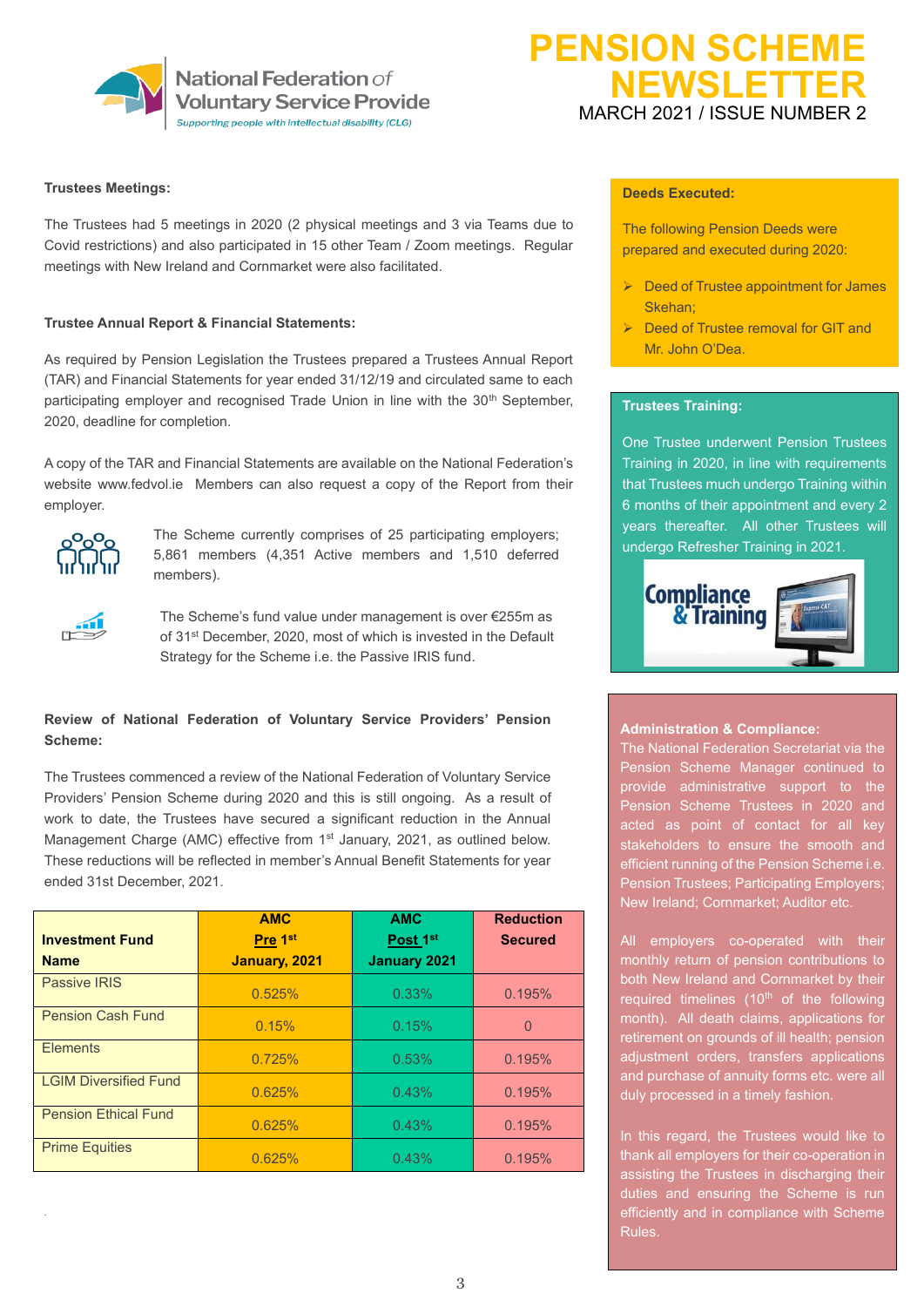

# **PENSION SCHEM NEWSLETTER** MARCH 2021 / ISSUE NUMBER 2

#### **Member and Employer Engagement:**

Due to Covid restrictions, engagement with members had to be facilitated in different ways during 2020, and this was accommodated as follows:

# Coronavirus **COVID-19 What Should I Do?**

#### - **Webinar:**

The New Ireland Pension Consultants appointed to our Pension Scheme, namely Brian Deegan, Cushla O'Neill and Claire Parsons, are unfortunately unable to currently travel to all our members' places of work to brief members face to face on our Pension Scheme and therefore, we have produced a webinar to ensure information continues to be shared with members about our Pension Scheme.



This webinar provides members with information on:

- The Pension Scheme and members entitlements;
	- What investment options are available to members as they save for retirement;
- How has members pension fund performed recently; and
	- Where can members get further information on their pension fund and who should they contact.

Members are still encouraged to continue to engage with their New Ireland Pension Consultants via phone and email during Covid 19, should they have any queries on their pension fund. You can access both the webinar link and contact details for each of the New Ireland Pension Consultants on [www.fedvol.ie](http://www.fedvol.ie/) 

### Pension Scheme On-Line (PSOL):

In addition to a member's Annual Benefit Statement, a member can access their pension fund details through New Ireland's Pension Scheme Online [\(PSOL\)](https://www.nipensionschemesonline.ie/psol/app/public/login?execution=e2s1) service. The PSOL link is available on [www.fedvol.ie](http://www.fedvol.ie/)

#### By accessing PSOL, each member can:

- Access details on their pension fund at any time;
- View and reconcile online pension contributions paid by them and their employer;
- Check payments over any time period;
- View current fund value:
- View fund information / performance.



A PSOL member video is also uploaded on [www.fedvol.ie](http://www.fedvol.ie/) to give you further information on how to register for PSOL and the functionality of the platform.

#### - **E-Zine:**

As part of our ongoing commitment to keeping members informed about their Pension Fund, an up-to-date fund factsheet which illustrates the key features of the different investment funds available under the National Federation's Pension Scheme, including past performance data, together with a summary of what the different funds are invested in, can now be accessed via the E-Zine link on the pension tab of [www.fedvol.ie](http://www.fedvol.ie/) 

#### - **Member Engagement – Approaching Retirement:**

In addition to circulating a Member's Annual Benefit Statement, New Ireland have also issued a personalised letter to all members of the Pension Scheme aged 55 and 58 years of age inviting them to contact their New Ireland Pension Consultant to review their estimated pension fund and consider what is the best option available to them to access and draw down their pension, having regard to their personal circumstances and lifestyle.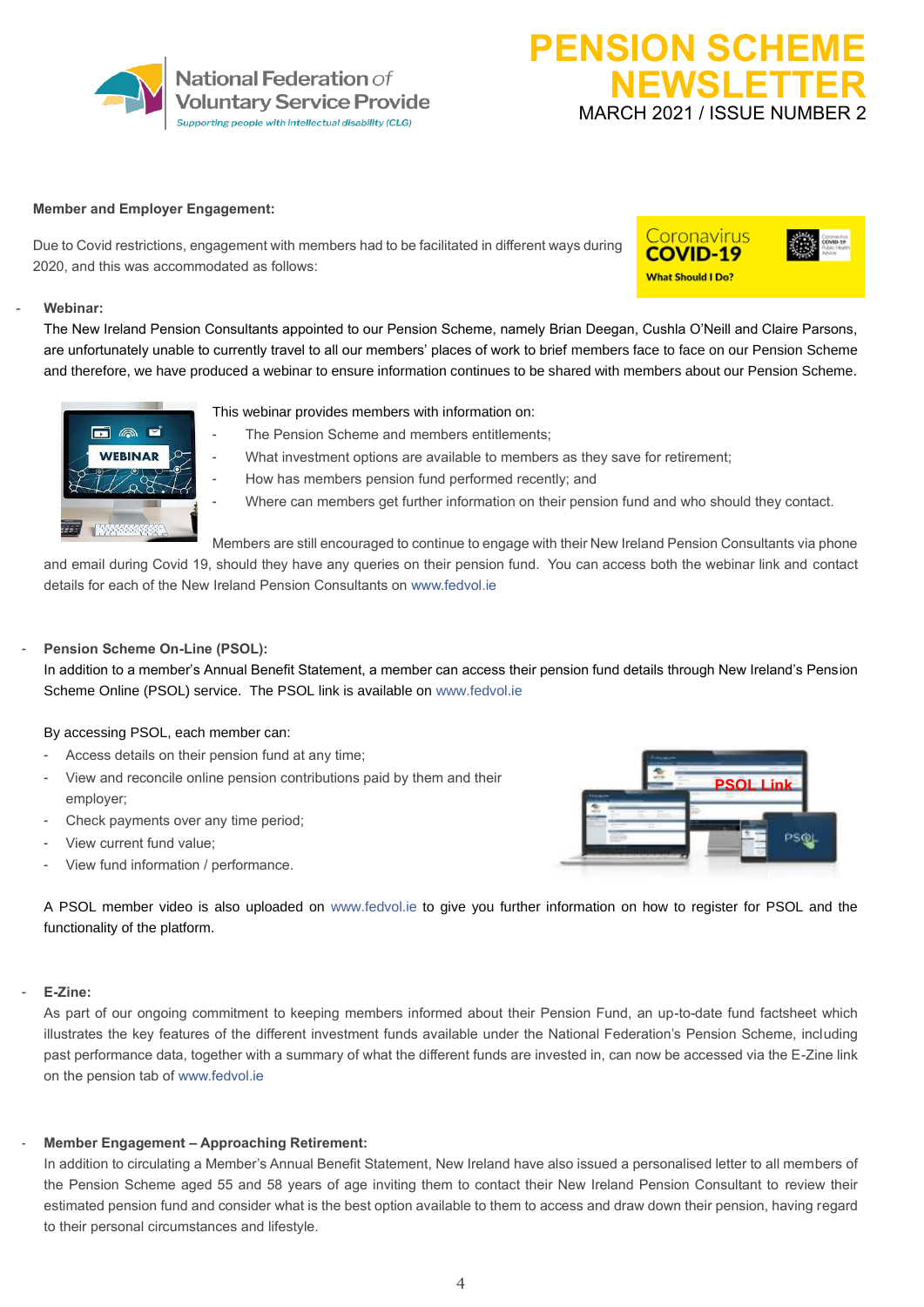

## The member will also be encouraged to read the Approaching Retirement Booklet, which is designed to help members at this key stage in their pension journey. The Booklet provides very useful information on the options available to members at retirement, the different investment funds that are available to them in the run up to their retirement and information on paying Additional Voluntary Contributions (AVCs) to provide the member with additional benefits when they retire. The booklet is available on [www.fedvol.ie](http://www.fedvol.ie/)



New Ireland have also written to members who are aged 60 years or over, outlining the different "Options" they can invest their pension fund in during the five years prior to their planned retirement date, if they are invested in

Passive IRIS. A member should select an Option that reflects the way they propose to draw down their pension at age 65. A member can now choose from three Options as follows:

- **1.** Default Passive ARF Fund If a member is invested in the Default Passive ARF fund at age 65 years, this default option will end up with 25% of a member's pension fund invested in Cash and 75% invested in PRIME 3, suitable if a member intends to take a tax-free lump sum (25% of the accumulated fund) and invest the remainder in an Approved Retirement Fund (ARF).
- **2.** Cash Lump Sum Option If a member is in this option at age 65 years their pension fund is fully invested in cash to suit members who are looking to take their full fund as a cash lump sum at retirement.
- **3.** Annuity (Pension / Income for Life) Members who wish to purchase an annuity (Pension / Income for Life) at retirement are best suited in this option as their pension fund will be invested in long dated bonds at age 65 years.



**PENSION SCHEM** 

**NEWSLETTER**

MARCH 2021 / ISSUE NUMBER 2

Members are encouraged to engage with their New Ireland Pension Consultant as a combination of the above 3 Options are likely to be needed by members depending on the size of their pension fund, personal circumstances and lifestyle. The above option changes only take effect 5 years before a member is due to retire i.e., age 60 years. If a member intends to retire prior to their normal retirement age i.e., 65 years, the member should express this intention to their New Ireland Pension Consultant, to ensure their early retirement age is also amended and updated on New Ireland's system. Members are also encouraged to seek independent financial advice in respect of their retirement options.

#### - **Retirement & Life Planning Seminar:**



Retirement & Life Planning Seminars unfortunately did not take place in 2020, however, they are back being hosted via Teams in 2021. Four seminars will take place in early 2021 and three are already booked out. If you are interested in participating in a Retirement & Life Planning Seminar, please contact your employer for further information.

These seminars are aimed at members who will be retiring in the next 5 years and have proved extremely popular with those who have attended to date. The medium in which Retirement & Life Planning Seminars will be hosted throughout the remainder of 2021 will be kept under review by the Trustees, having regard to Government and Covid restrictions.

*"RETIRE from work, but not from LIFE" – M.K. Soni*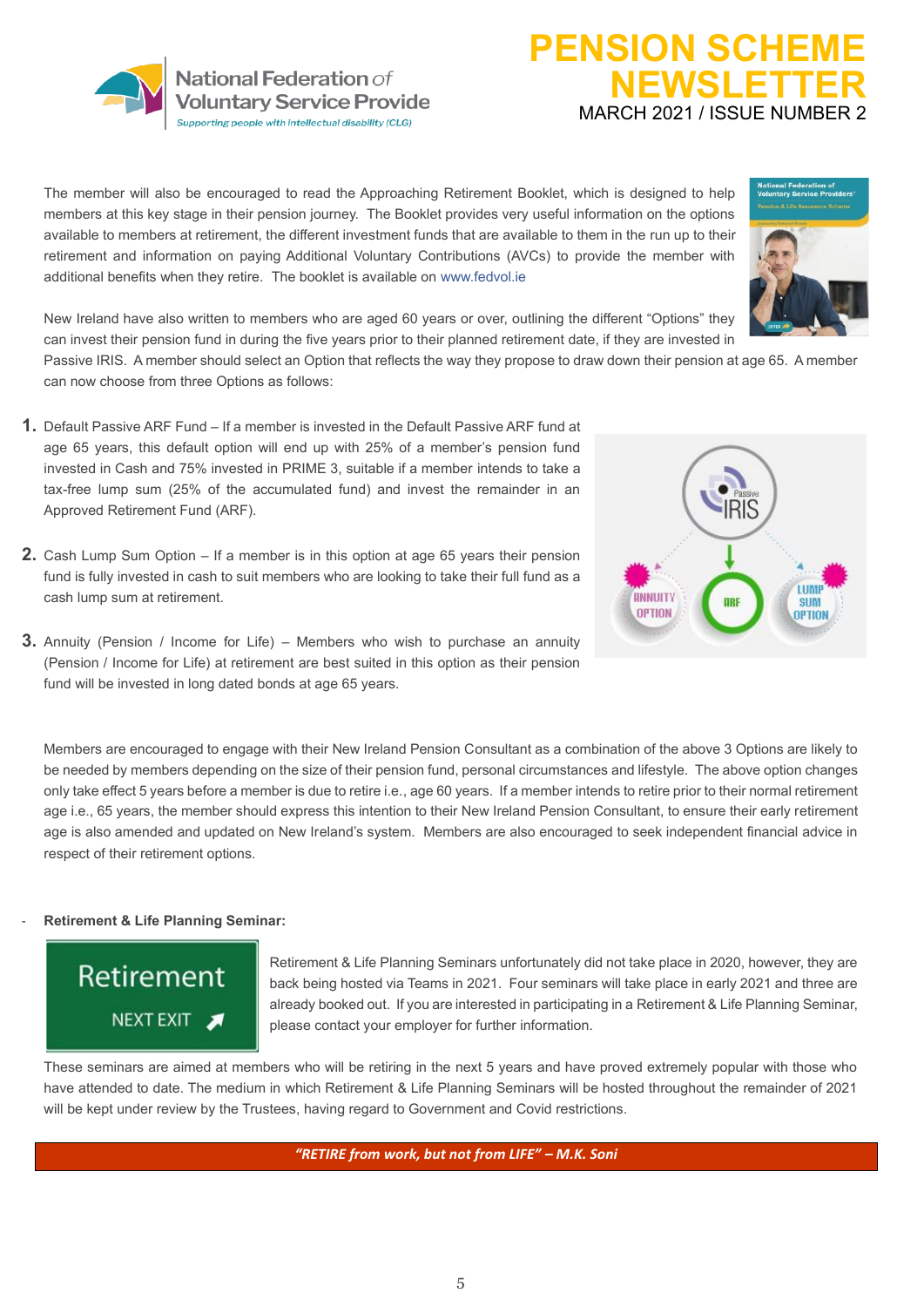

# **PENSION SCHEME NEWSLETTER** MARCH 2021 / ISSUE NUMBER 2

## **Trustees' Workplan 2021:**

In addition to the day-to-day requirements of the Pension Scheme, the Trustees propose to carry out the following work in 2021:

#### **Tender for Services:**

Two tender competitions are scheduled to be held in 2021 in respect of the Tender for the Supply of:

- ➢ Pension Administration, Investment & Consultancy Services to the Pension Scheme; and
- Pension Audit Services.



Oifig um Sholáthar Rialtais **Office of Government Procurement** 

As part of the review of the Pension Scheme, the Trustees will be seeking tenders for the supply of Pension Administration, Investment & Consultancy Services for the Pension & Life Assurance Scheme in 2021. The main purpose of this exercise is to comply with good governance and ensure that members are receiving an excellent service and getting value for money for their investment. The Trustees will keep you updated throughout 2021 on progress in relation to this work.

### **Implementation of Institutions for Occupational Retirement Provision 11 (IORP 11) Directive:**

For members of pension schemes, IORP II is designed to deliver benefits including:

- ➢ Provide better protection through enhanced governance and risk management;
- ➢ Provide clear, relevant and more consistent communication about pension schemes to members;
- $\triangleright$  Ensure that Trustees have the necessary experience and expertise to supervise schemes.

The new directive is wide-ranging and contains 67 Articles covering areas such as trustee qualifications, risk management, auditing and reporting, cross-border activities, solvency, supervision and investment. Following the transposition of the IORP II Directive in Ireland (now expected in Q2-2021), the Trustees will review and implement necessary actions to ensure the National Federation's Pension Scheme is compliant in respect of the Directive.



The Trustees have agreed to produce two newsletters every year going forward which will consist of the following:

- ➢ Operational Overview This newsletter will issue early in the year outlining the Trustees' activity undertaken in respect of the previous year and outlining their workplan for the following year;
- ➢ Financial Overview This newsletter will issue following the adoption of the year-end financial statements i.e. approx. August / September, which will provide a financial overview of the Pension Scheme and will also include other items being undertaken by the Trustees at that time.

**Review and Update Pension Scheme's Trust Deed & Rules:** 



The Trustees will engage the services of McCann FitzGerald, who were selected following a tender process in 2020, to carry out a review of the Pension Scheme's Trust Deed & Rules and ensure it up to date. This work will also take account of requirements under the IORP 11 Directive.

#### **Appointment of an Additional Trustee:**



It is hoped that an additional Trustee will be appointed to the Pension Scheme during 2021. The Trustee will complement the skill-mix and experience of the current Trustees.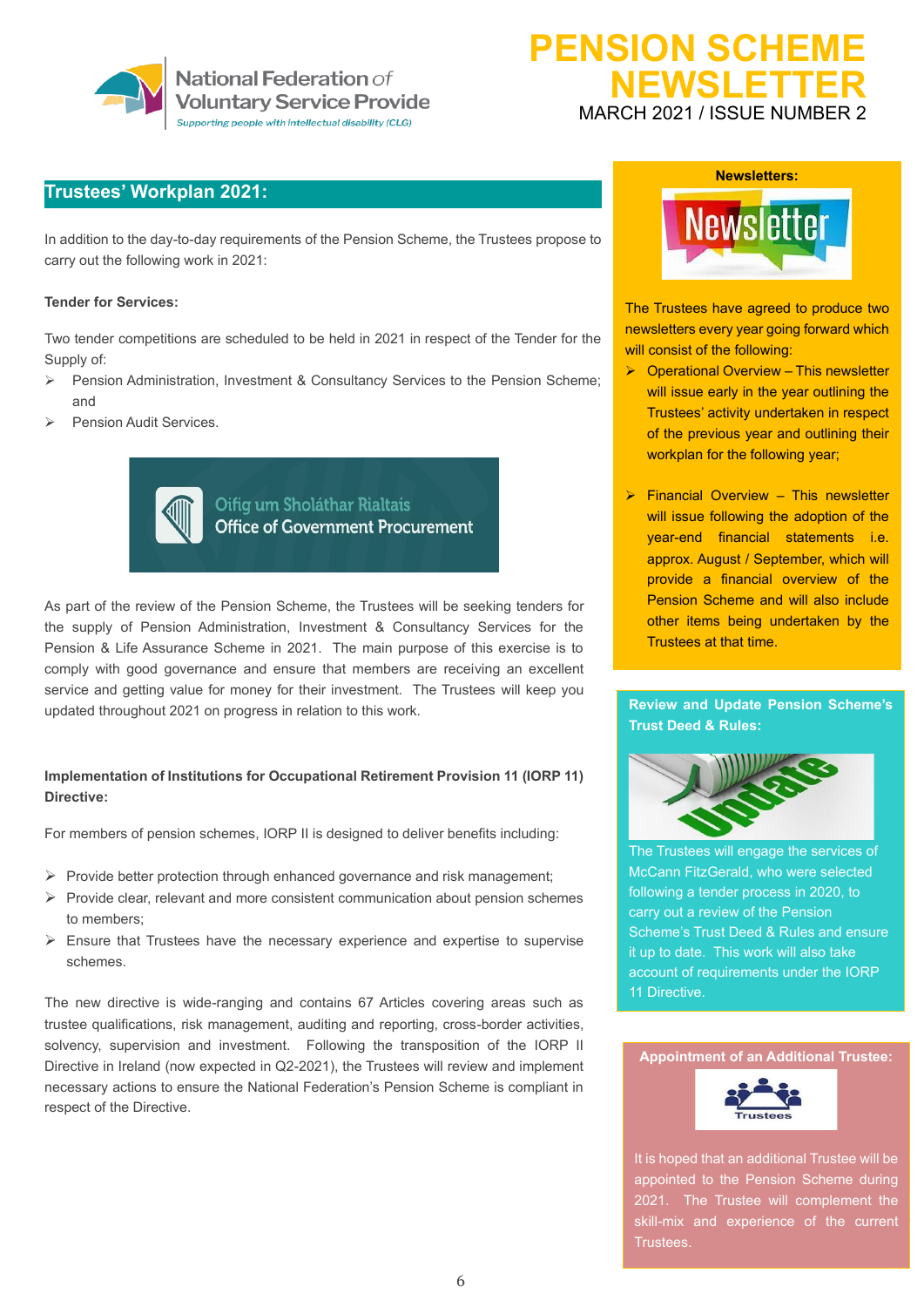

# **PENSION SCHEME NEWSLETTER** MARCH 2021 / ISSUE NUMBER 2

#### **Administration & Compliance:**

The Trustees will continue to meet throughout 2021 and ensure:

- $\triangleright$  the smooth and efficient running of the Pension Scheme from the perspective of all parties i.e. Scheme Members, Participating Employers; New Ireland; Cornmarket; Auditor etc.
- ➢ the Trustees' Governance Calendar is adhered to.
- $\triangleright$  all employers co-operate with their monthly return of pension contributions to both New Ireland and Cornmarket by their required timelines.
- ➢ all death claims, applications for retirement on grounds of ill health; pension adjustment orders, transfers applications and purchase of annuity forms etc. are all duly processed in a timely fashion.
- ➢ all booklets and documentation are reviewed and up to date.
- ➢ Pension Scheme Reports and Accounts for year-end are prepared and circulated to members and relevant Trade Unions within requirement timeframe.
- ➢ relevant Trustees Training is carried out in 2021.
- $\triangleright$  in line with Covid 19 restrictions, Retirement Planning Seminars; CEO / Pension Administrators' Workshop; engagement with pension scheme members are facilitated and take place in a safe environment / medium.

## **Other Pension Scheme Updates:**

## **Annual Benefit Statements:**

In respect of the issue of Annual Benefit Statements for year ended 31/12/20, New Ireland are in the process of issuing statements to all members directly to their home address. The Annual Benefit Statement provides members with valuable information in relation to their pension fund, in particular:

- $\triangleright$  Confirms contributions that have been paid during the preceding 12-month period broken down between employer, employee and any Additional Voluntary Contributions a member has paid;
- $\triangleright$  Outlines the fund(s) the member is invested in, the value of their pension fund based on unit prices as of 31st December of the year in which the statement relates and how this has changed over the preceding 12-month period;
- Sets out the annual management charge that has been deducted from their pension fund;
- $\triangleright$  Provides the member with an estimate of the likely benefits that will emerge in respect of the member at their Normal Retirement Date i.e. their 65<sup>th</sup> birthday.

All active members of the Pension Scheme are required to receive an Annual Benefit Statement within 6 months after the Scheme's year end i.e. not later than 30<sup>th</sup> June.

If you are due to retire in the coming 5-years, following receipt of your Annual Benefit Statement the Trustees would encourage you to contact your New Ireland Pension Consultant to discuss your pension fund and ensure it is invested in a fund that is appropriate to your requirements and matches the way you wish to draw down your pension on your planned retirement date. The Trustees would also advise members to seek their own independent financial advice in respect of their retirement options.